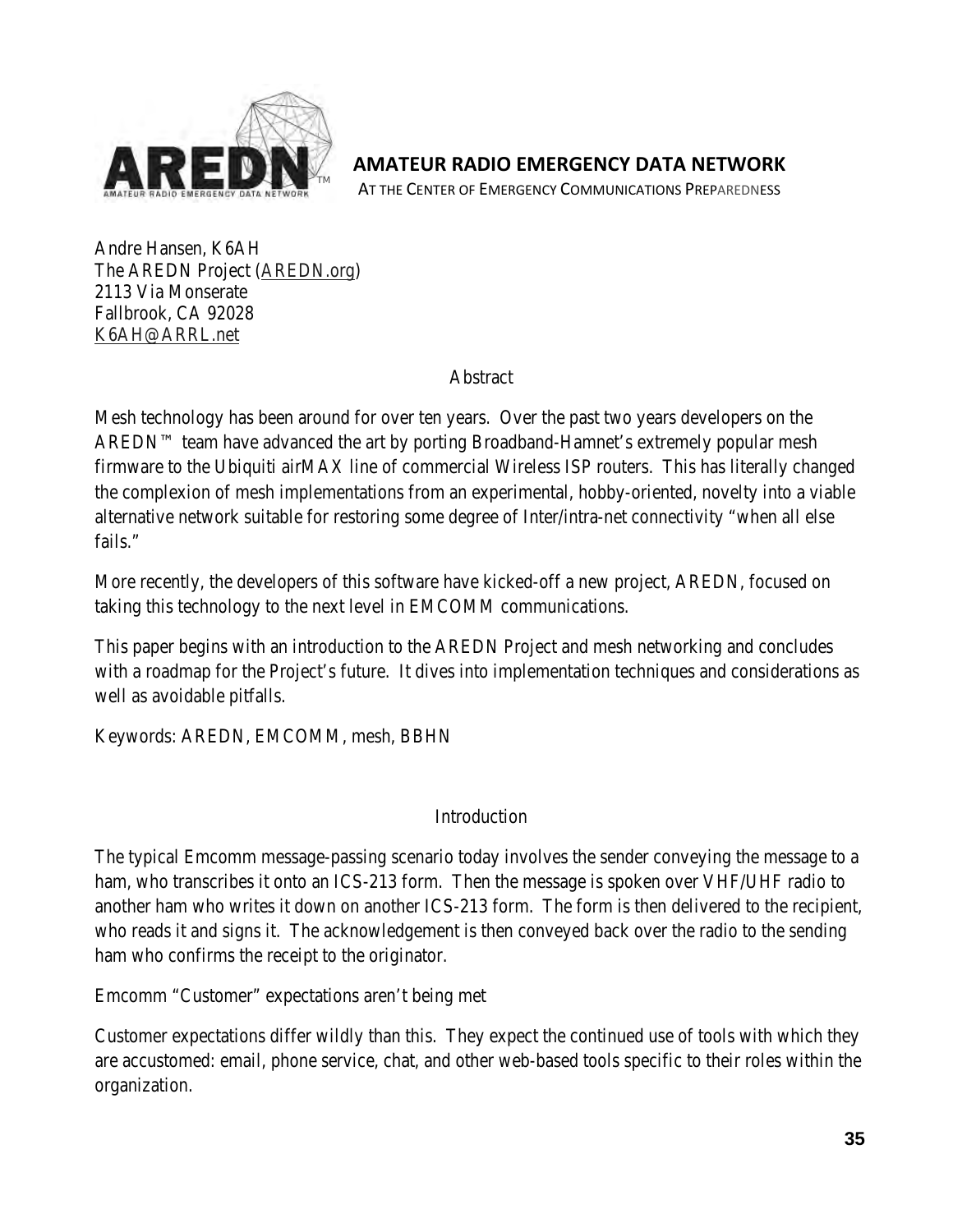Over \$4B in ham-compatible radios is sold to non-hams each year and most hams wouldn't recognize them to be ham radios. These devices follow the 802.11 standard and operate in several of our microwave bands. They are all around us, and coupled with the privileges our license offers, we should be using this technology to deliver on these customer expectations.

## So what is AREDN?

AREDN is an RF network mesh of radio/routers operating under the FCC rules, Part 97 in the ham microwave bands, controlled by hams with a Tech license or higher. It is a high-speed data network with rates of up to 54 Mbps designed to provide a TCP/IP medium when other network infrastructure has failed. While technically capable, it is not intended to be a general Internet access alternative.

AREDN is written for Linux-based WIFI and WISP devices by the AREDN Development Team which also authored the BBHN (Broadband-Hamnet) releases from v1.0.1 to 3.0.1.

AREDN replaces the manufacturer's operating system with the following major components:

- 1. OpenWRT, an OpenSource wireless routing framework onto which custom applications can be built
- 2. OLSR (Optimized Link State Routing Protocol), an IP routing protocol optimized for dynamic ad hoc networks
- 3. Web-based GUI for node configuration
- 4. Automatic device-specific TCP/IP network configuration based on the device MAC address

The primary objectives of the project are to empower the typical ham to become a deployable part of the network by simply installing the firmware, entering the station's call-sign and an administrative password, and then pointing the node's antenna toward an existing network node.

The secondary objectives are to provide a means to monitor & manage the network and to specify a set of operational standards & services for Emcomm's utilization of the technology.

To date this technology has attracted 3 very different user types:

- 1. Look at the cool things you can do! They're intrigued by the autonomous nature of the network and quickly setup neighborhood networks for gaming, VoIP, etc. They tend to attract other computer types who may be enticed into Ham Radio as a result.
- 2. Applying it toward a need. These guys weren't looking for it, but see the value in it and apply it toward a specific need, such as Field-Day logging, race support, surveillance cameras, etc.
- 3. Those who have longed for it… To these guys, the technology is game-changing. They are in the process of exploiting it by building infrastructure around it.

This last type include the Emcomm guys. They are the primary target of this technology and the focus of the AREDN™ Project.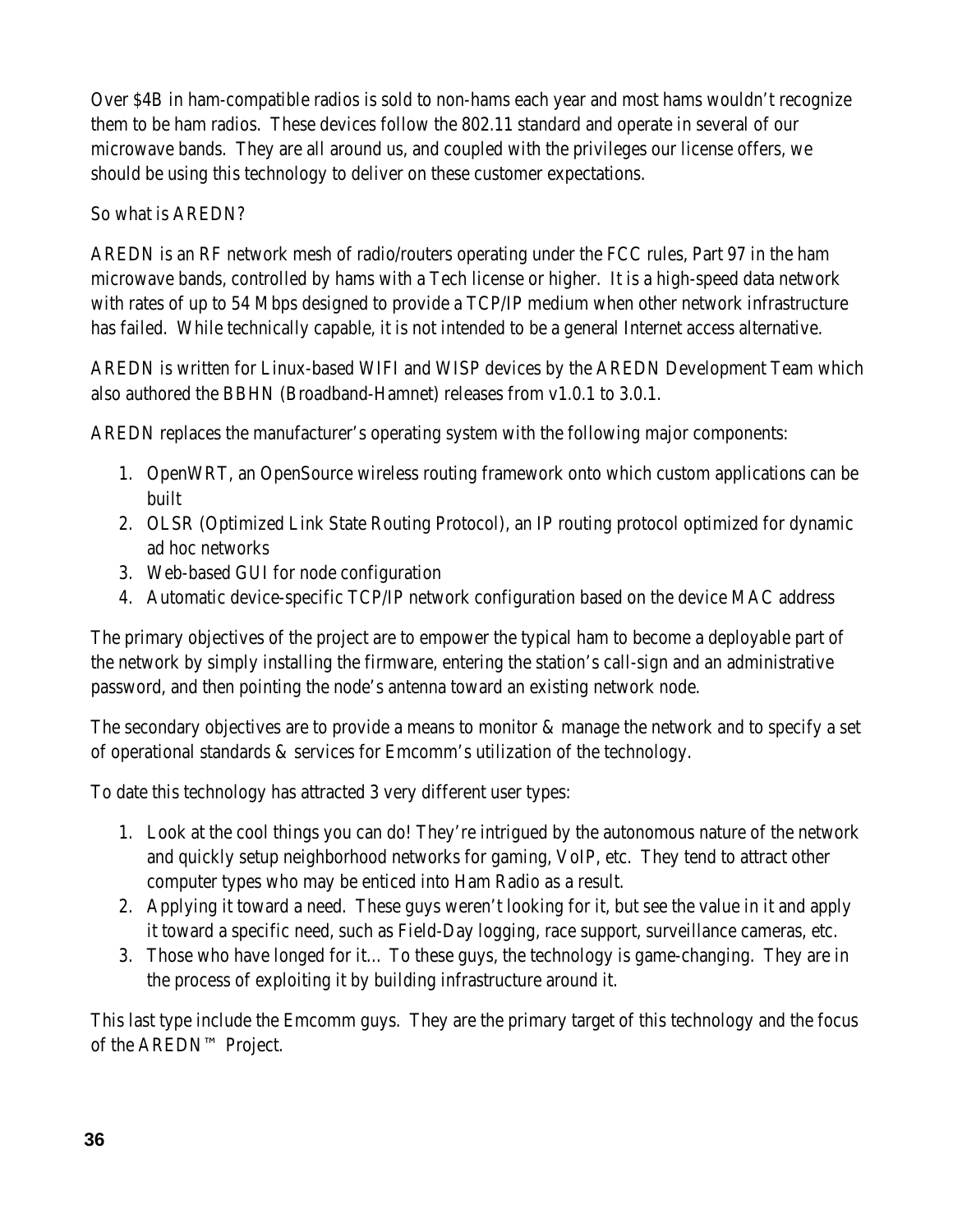### How it works

It is easier to understand this technology if we start with how standard WIFI works.



In the diagram above, we see two distinct "domains." The User domain includes both wired and wireless devices. These are all in the same address space and nothing distinguishes them aside from how they connect to the WIFI router.

The second domain is for the Internet. You will note a firewall protects the User domain from unauthorized access and other threats from the external domain.

How AREDN "repurposes" the device

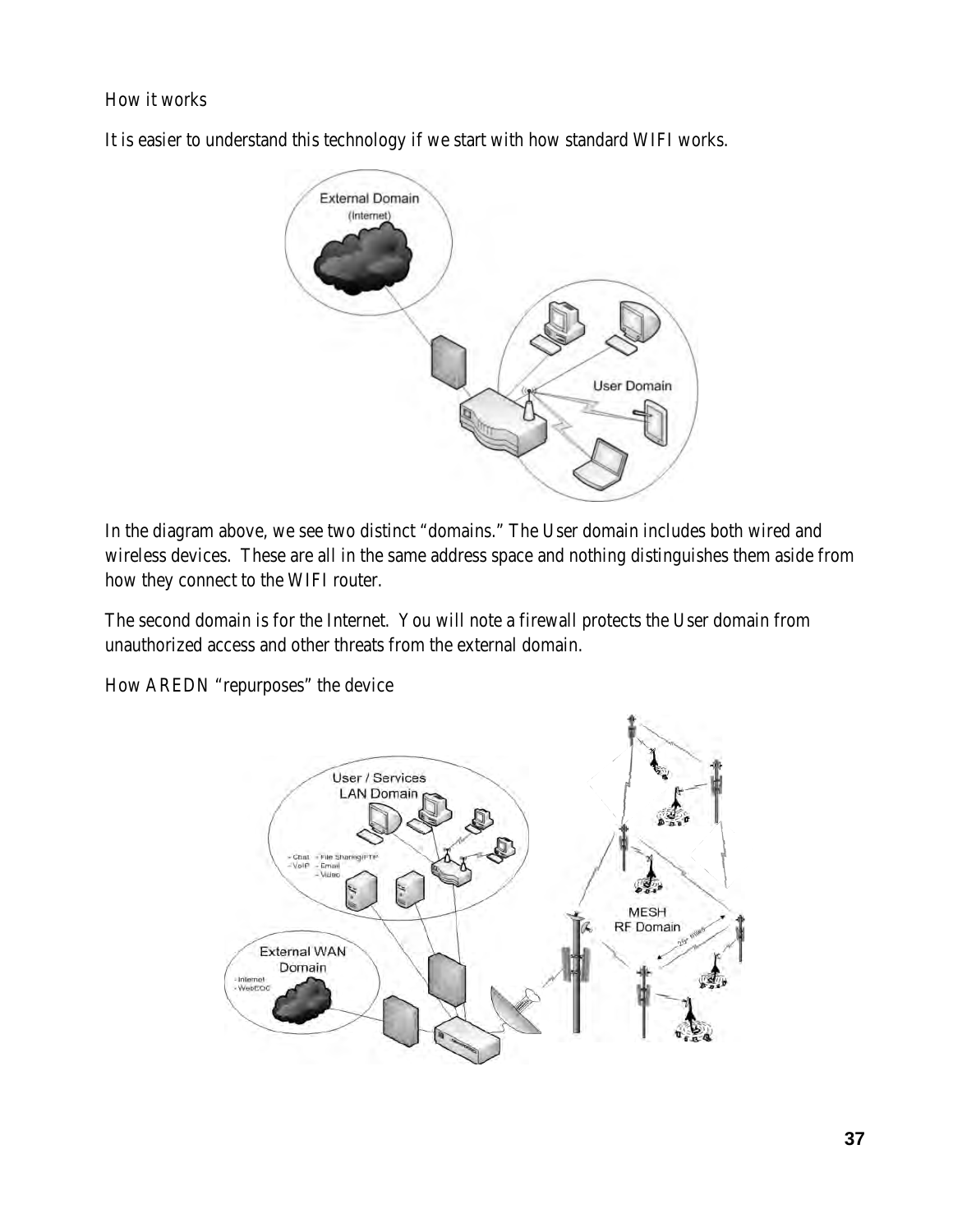What were two domains in our Standard WIFI diagram have now become three. We see the familiar external and user domains... although the user domain now contains a WIFI router and new computers which, in this case, deliver services such as email, FTP, VoIP, chat, etc.

The new domain here is an RF mesh network which forms the business end of the AREDN technology.

# The Hardware

I'll use this term "mesh" to describe the interconnection of devices, and "nodes" to describe the devices. Nodes are typically comprised of a Linux computer, a software-defined radio operating within a predefined microwave band, and a strip-line amplifier. Some utilize an on-board transverter as a means of reusing an existing device in another band. The computer has at least one Ethernet port, although some have two with an internal hub or switch. All of these components are contained within the single node. The radios contain either internal antenna or one or two antenna ports. These radio receivers are hot… with sensitivities in the range of -95dBm. Power output is in the range of 23 to 28 dBm (200 to 600 mW).

Historically, Ham Radio mesh networks have been built on Linksys WRT54 devices intended for home and office use. These lower-powered (19dBm, 79mW) units have required environmental protection when used outside, and as a result have been difficult to utilize in meshes extending beyond the neighborhood. Over the past 2 years AREDN developers have extended existing mesh technology to environmentally robust, commercially available, Ubiquiti, hardware. The devices supported are currently manufactured by Ubiquiti under their product group "airMAX" and the TP-LINK "Pharos" series. Support of these devices has literally changed the complexion of mesh implementations from an experimental, hobby-oriented, novelty into a viable alternative network suitable for restoring some level of Inter/intra-net connectivity when "all else fails."

The ARDEN software supports these devices on the 900 MHz, 2.4 GHz, 3.4 GHz and 5.8 GHz Amateur Radio bands.

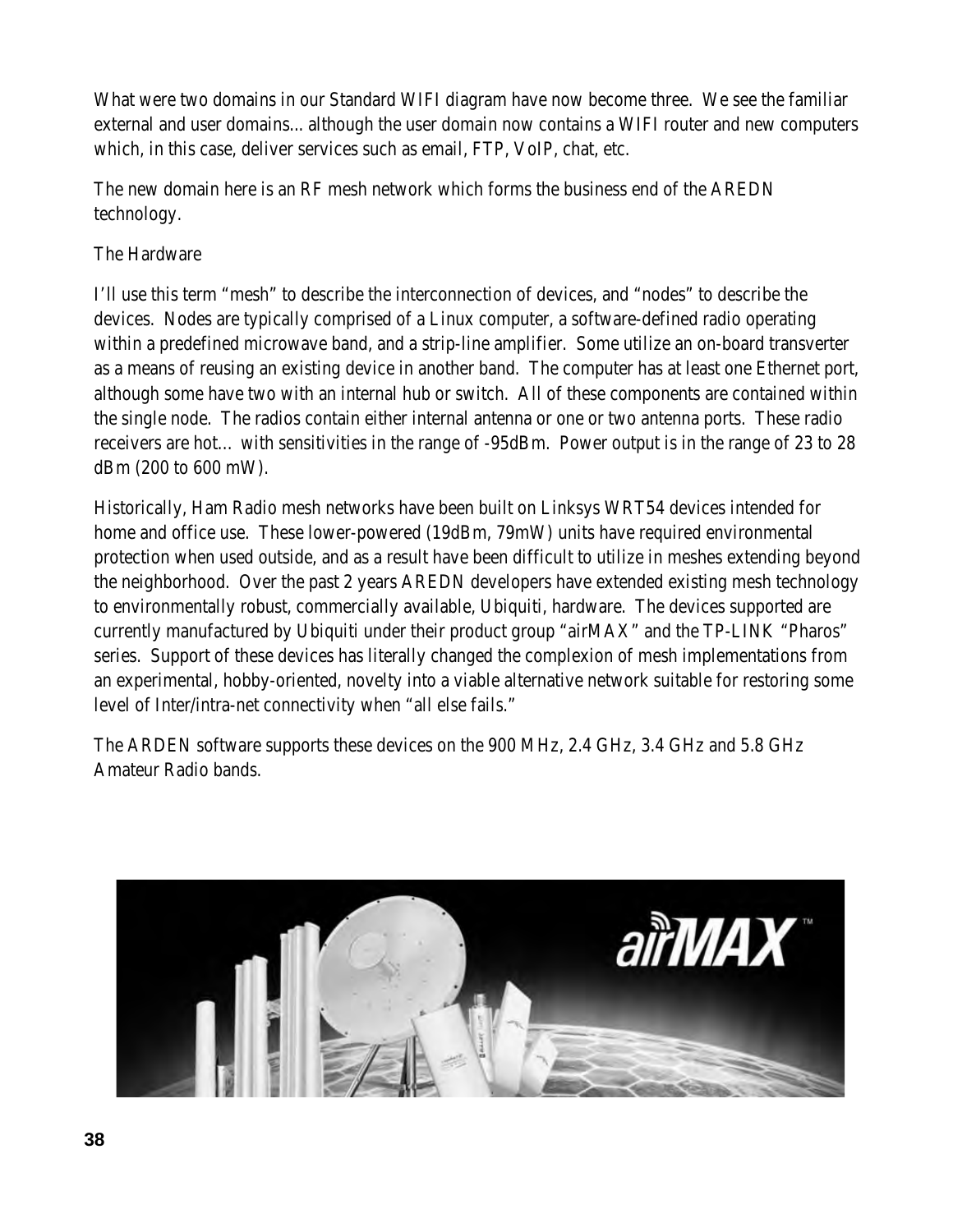#### How OLSR Works

Optimized Link State Routing determines the best path for data transmission through the network.



The four devices illustrated above, all Ubiquiti NanoStations, have formed a "mesh." The route data will take through this network is dependent on the quality of the links between them. Note the link between Node A and Node B. From historical broadcast reception, Node A knows that 80% of the data from Node B is received without error. In addition, Node B knows from historical reception, that data from Node A is received without error 100% of the time… it is said to be 80% reliable based on the following formula, where  $LQ = Link$  Quality and  $PL = %$  Packet Loss

$$
LQ = PL \times PL
$$
  
\n
$$
LQ = .8 \times 1
$$
  
\n
$$
LQ = .80\%
$$

Based on this, it assigns a "cost" (or ETX, estimated transmission) to the  $A\rightarrow B$  link inversely proportional to the Link Quality:

Cost (aka ETX) = 
$$
1/LQ = 1/.8 = $1.25
$$
  
<sub>A→B</sub>

All traffic from A to B will take this path, because it is the least expensive route available. To determine the path through multiple nodes, the individual link costs are simply summed.

If the link between A and B where to fail, then Node A would quickly calculate an alternate path. Two are available:

- Path A-C-B at a cost of  $$1.00 + $2.10 = $3.10$
- Path A-C-D-B at a cost of  $$1.00 + $1.00 + $1.00 = $3.00$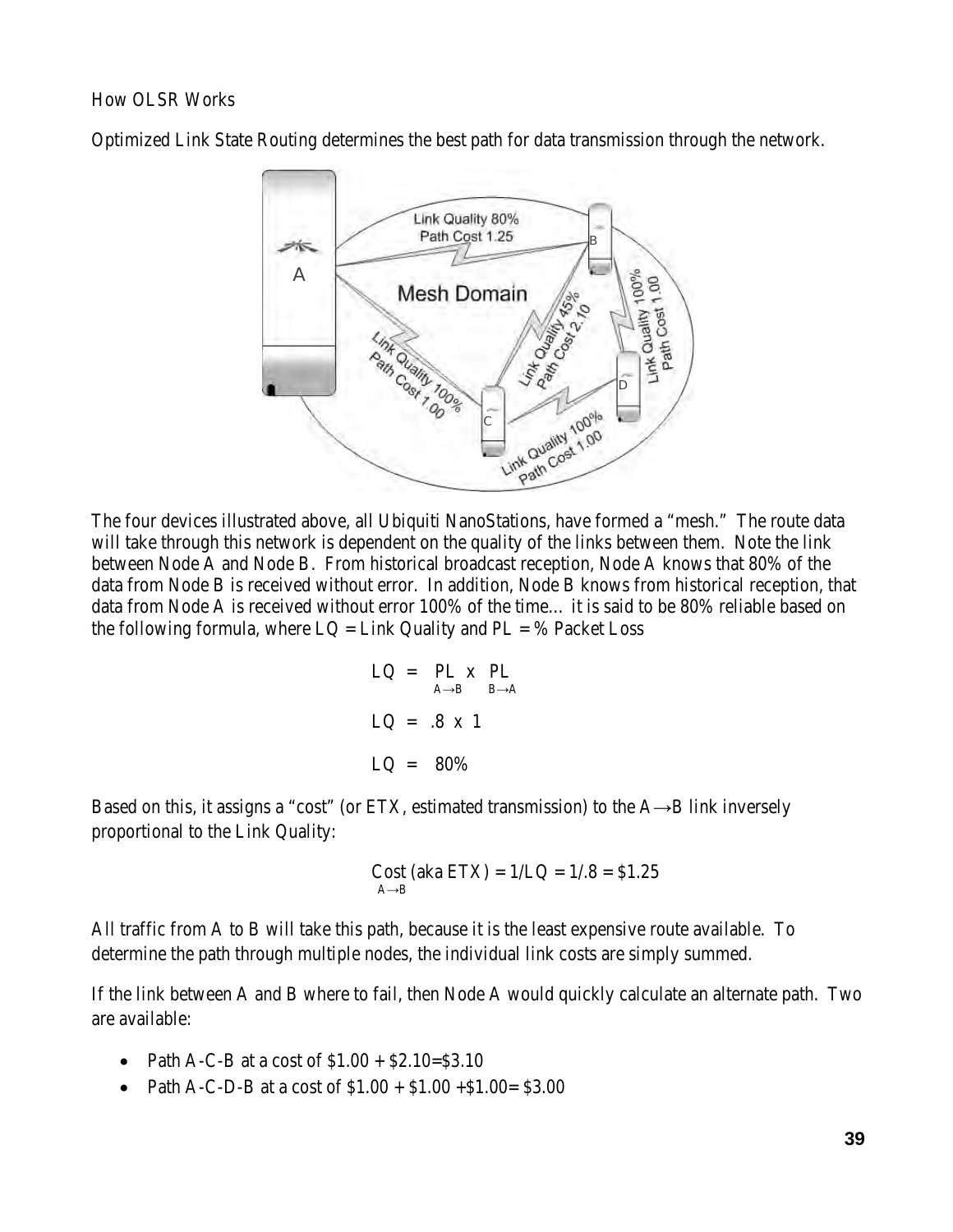Node A's routing table is updated with the new optimal path of A-C-D-B. These updates are performed multiple times each second, with routing table propagations through the mesh taking some amount of additional time depending on the size of the mesh.

What the GUI does

The Graphical User Interface is generated using HTTP by the AREDN software running on the embedded Linux computer. The GUI provides access to a variety of administrative and operational functions, such as:

- $\bullet$  Checking for traffic / congestion on the channel
- Reporting the current node status and other nodes both directly or indirectly connected
- The basic node configuration settings
- More advanced administrative setting for
	- o Port Forwarding / DHCP / Advertised Services
	- o Network Address Translations for complex network environments
	- o Updating the AREDN firmware
	- o Installing useful service packages on the node

|                                                         | <b>AREDN</b><br><b>K6AH-SleepingIndianEast</b>                            |                                                                |                                                                                                          |                                  |                                                            |                           |                                         | <b>AREDN</b><br><b>K6AH-SleepingIndianWest WiFi scan</b> |              |                             |               |                                                    |    |
|---------------------------------------------------------|---------------------------------------------------------------------------|----------------------------------------------------------------|----------------------------------------------------------------------------------------------------------|----------------------------------|------------------------------------------------------------|---------------------------|-----------------------------------------|----------------------------------------------------------|--------------|-----------------------------|---------------|----------------------------------------------------|----|
|                                                         | Help                                                                      | Refresh                                                        | <b>Mesh Status</b>                                                                                       | <b>OLSR Status</b>               | WiFi Scan                                                  | Setup<br>Select a theme . |                                         |                                                          |              | Refresh                     | Quit<br>Auto  |                                                    |    |
|                                                         |                                                                           | WiFi address                                                   | 10.48.133.45 / B<br>fe80::de9f:dbff:fe30:852d Link                                                       |                                  | Signal/Noise/Ratio -72 / -95 / 23 dB                       | Auto                      |                                         |                                                          |              |                             |               |                                                    |    |
|                                                         |                                                                           |                                                                |                                                                                                          |                                  |                                                            |                           |                                         | Sig<br>Chan                                              |              | <b>Enc</b> SSID or Hostname | MAC           | Mode                                               |    |
|                                                         |                                                                           | <b>LAN address</b>                                             | 10.132.41.105 / 29<br>fe80::de9f:dbff:fe31.852d Link                                                     |                                  | firmware version develop-42-4f18f204<br>configuration mesh |                           |                                         | $-81$<br>11                                              | $\mathbf{a}$ | cooMESH1                    | 000D97:0817E5 | AP:                                                |    |
|                                                         |                                                                           |                                                                | none                                                                                                     |                                  |                                                            |                           |                                         | $-81$<br>11                                              | W.           | unknown                     | 06A0C8:656E98 | AP                                                 |    |
|                                                         |                                                                           | <b>WAN address</b>                                             | fe80::de9f:dbff:fe31:852d Link                                                                           |                                  | system time Sat Apr 25 2015                                |                           |                                         | $-81$<br>$\mathbf{e}$                                    | $\sim$       | Jones                       | 4C60DE:BBD63A | AP.                                                |    |
|                                                         |                                                                           | default gateway none                                           |                                                                                                          |                                  | uptime 18 days, 18:42                                      |                           |                                         | $-82$<br>11                                              | $B^-$        | Icmoata                     | 00A0C8:656E98 | ÁP                                                 |    |
|                                                         |                                                                           |                                                                |                                                                                                          |                                  | load average 0.08, 0.07, 0.06                              |                           |                                         | $-82$<br>$\mathbf{1}$                                    |              | KG6JEI-WEST                 | 24A43C:92FE67 | BroadbandHamnet                                    |    |
|                                                         |                                                                           |                                                                |                                                                                                          |                                  | 160 KB<br>80580 KB                                         |                           | $-82$<br>1                              | $W = 1$                                                  | cooMESH1     | 000D97:080C98               | AP            |                                                    |    |
|                                                         |                                                                           |                                                                |                                                                                                          |                                  | $= 36764$ KB                                               |                           | $-82$<br>$\mathbf{1}$                   |                                                          | cooMESH1     | 000D97:0817E1               | AP            |                                                    |    |
|                                                         | <b>AREDN</b>                                                              |                                                                |                                                                                                          |                                  |                                                            |                           |                                         | $-83$<br>$\mathbf{1}$                                    |              | * ATTkUnswgs                | D039B3:3FA500 | AP                                                 |    |
|                                                         | Help<br>Node Type                                                         | Save Changes<br>Node Name K6AH-SleepingIndianWest<br>Mesh Node | DHCP, and Services<br><b>Reset Values</b><br>Default Values<br>Password<br>Verify Password<br><b>MAG</b> | <b>Reboot</b>                    |                                                            | <b>AREDN</b>              | K6AH-SleepingIndianEast signal strength |                                                          |              |                             |               |                                                    |    |
| Protocol<br>IP Address                                  | WiFi<br>Static .<br>10.2.158.200                                          | LAN Mode<br>IP Address<br>Netmask                              | LAN<br>5 host Direct .<br>10.20.246.65<br>255.255.255.248                                                | Protocol<br>DNS 1                | WAN<br>DHCP<br>8.8.8.8                                     | Quit                      | <b>Signal</b>                           | <b>Noise</b>                                             |              | Ratio                       |               | 10<br>20<br>A [ ] 1<br>**********************      | 30 |
| Netmask<br>SSID<br>Mode                                 | 255.0.0.0<br>BroadbandHamnet<br>$-20 - v3$<br>Ad-Hoc<br>$\tau$            | <b>DHCP Server</b><br><b>DHCP Start</b><br>DHCP End            | ×<br>66<br>70                                                                                            | DNS <sub>2</sub><br>Mesh Gateway | 8844                                                       | now                       | $-74$                                   | $-95$                                                    |              | 21                          |               | *********************<br><br>********************* |    |
| Channel<br>Channel<br>Width                             | $1(2412)$ .<br>20 MHz -                                                   |                                                                |                                                                                                          |                                  |                                                            | average $-73 -95$         |                                         |                                                          |              | 22                          |               |                                                    |    |
| Rx Antenna<br>Ty Antenna<br>Ty Power<br><b>Distance</b> | <b>Active Settings</b><br>Diversity *<br>Diversity .<br>28 dBm +<br>40000 |                                                                |                                                                                                          |                                  |                                                            | $n = 4/4$                 | max: -73 max: -95<br>min: -74 min: -95  |                                                          |              | max: 22<br>min: 21          |               |                                                    |    |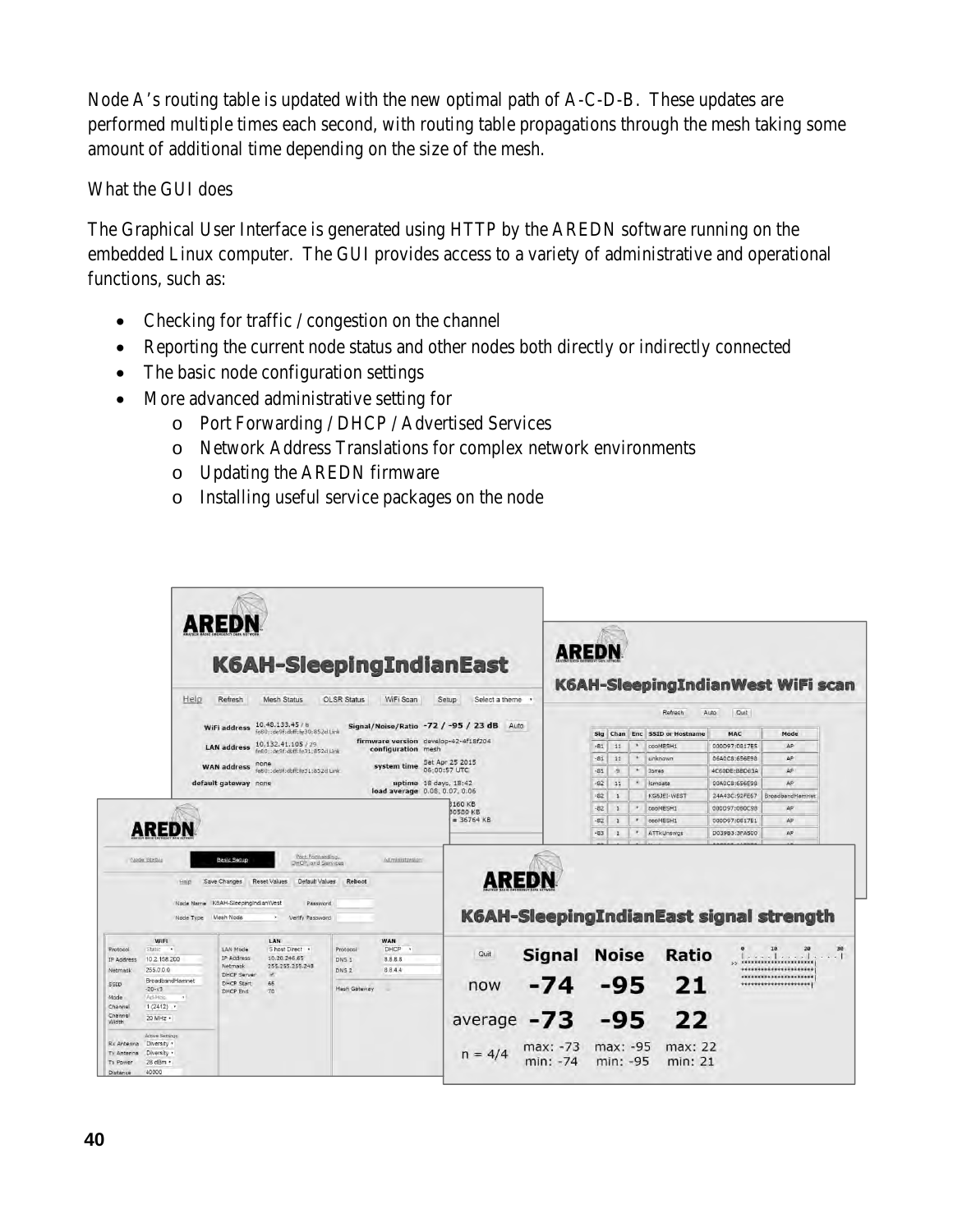## How Do I Build an AREDN Network?

Building an AREDN network is not difficult:

- 1. We encourage one to have a specific objective before you begin. That may be simply to understand the technology, but such an objective should not creep into a production implementation without restarting with that new objective.
- 2. The next step is to plan and deploy core nodes onto which mesh is formed. These nodes form an initial, primary path for network traffic. Note that they may or may not retain that distinction as the mesh grows.
- 3. Setup purposeful services that align with your objective and user requirements.
- 4. Utilize the mesh routinely to ensure it is operational and will be so with needed.

Supported Device Details

Ubiquiti airMAX M-series wireless routers share the following general characteristics:

- They are tower mountable and environmentally robust:
	- o Temperature:  $-40^{\circ}$  to  $+176^{\circ}$ F,
	- o Humidity: 5 95% Condensing
- Many utilize a combination of horizontal and vertically polarized antenna to minimize unwanted interference from on-channel or adjacent WIFI noise. When conditions allow, they also support the combining of these polarizations for increased data throughput—called MIMO (Multi-In, Multi-Out).

Here are a few representative devices and characteristic selection criteria:

- Rocket A two RF port MIMO node (500mW) that is "plug and play" with a variety of Ubiquiti antenna systems: 90° and 120° Sector antenna, Dual-polarization Verticals, and 30- 34dBi Dish antenna. Note that MIMO nodes split the power between the vertical and horizontal domains.
- Bullet A single RF port high-power (600mW), non-MIMO node with an N-Type female connector suitable for direct connection to many  $3<sup>rd</sup>$  party antennas. With the right antenna this could easily achieve ranges of 50+ km.
- NanoStation A fully contained node with an internal 11dBi patch antenna and a  $45^{\circ}$  coverage pattern.
- $\bullet$  airGrid A larger node available in several size/gain grid-reflector antenna configurations. Designed to be a highly directive, it performs at a range of from 10 to 30 km

All of these devices obtain their operating power delivered over the CAT5 cabling (PoE or Power over Ethernet). They have a broad DC input voltage specification to accommodate a wide range of cable lengths which may be required for tower applications: 10.5 to 24VDC at the CAT5 connector.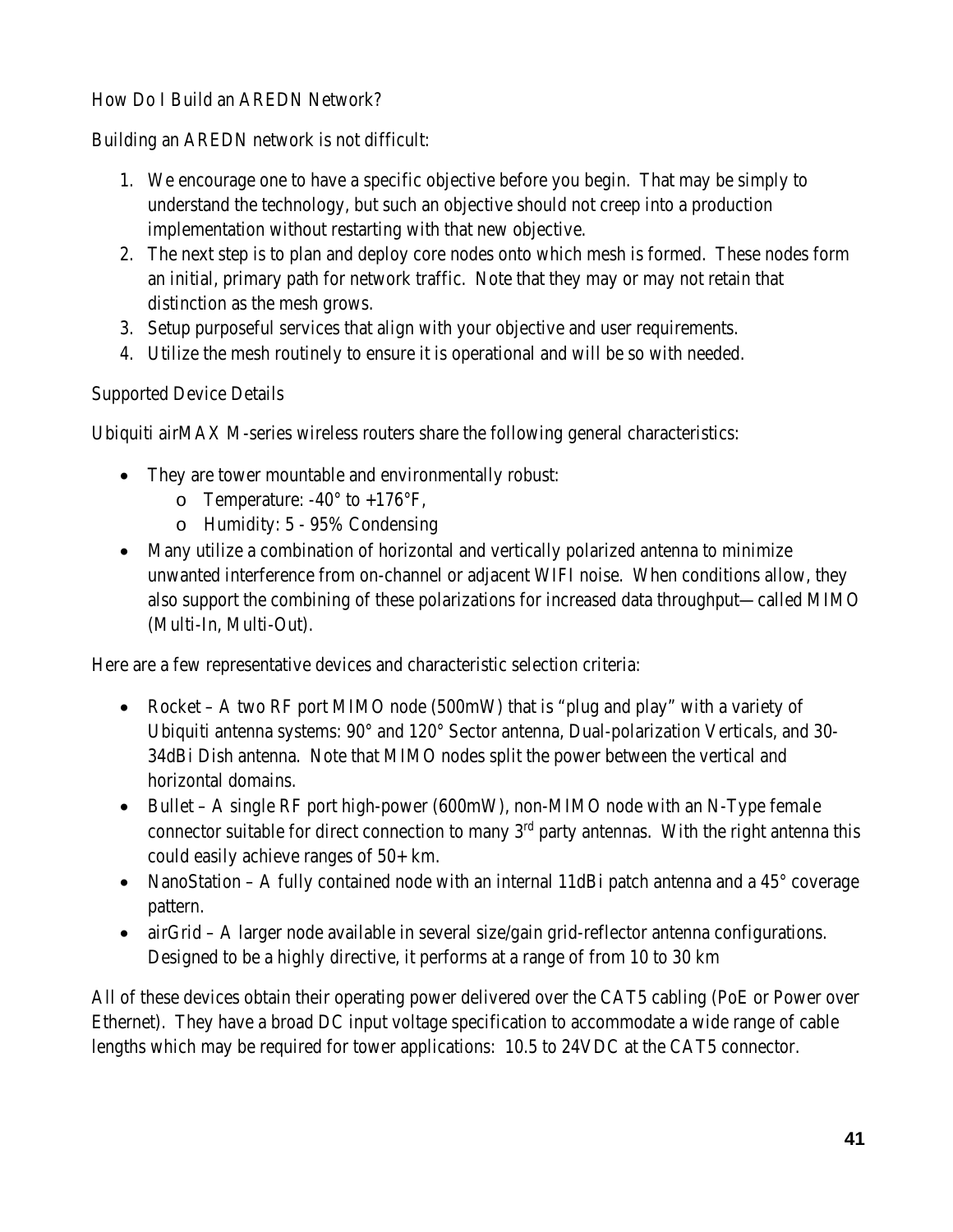In planning to deploy the core nodes it is advisable to use propagation prediction software such as Radio Mobile to avoid the hassle and expense of experimentation. I will diverge for a bit for the benefit of those unfamiliar with this type or software.

Radio Mobile is a free propagation simulation system. It utilizes data from the Space Shuttle Radar Terrain Mapping Mission (SRTM) resulting in elevation contours which have then been overlaid with satellite imaging and road maps. It further utilizes the Longley-Rice radio propagation prediction method, which computes the attenuation of radio signals using an "irregular terrain model"... a technique that has been successfully used in commercial radio coverage planning since the 1960's.

It is available both as a software download and a Web-based tool. While the download results in a more flexible tool, its installation is not for the faint-of-heart. I would advise that, if you do not consider yourself a computer expert, then the Web-based tool will more than adequately meet your needs. The English language portal is at: http://www.cplus.org/rmw/english1.html

Sufficient use of this tool to explore the variables of band, node-model receiver sensitivity, and nodemodel power output, will result in the required antenna gain in either point-to-point (PtP) or point-tomulti-point (PtMP) topologies.



Here are a screenshot from a typical Radio Mobile analysis: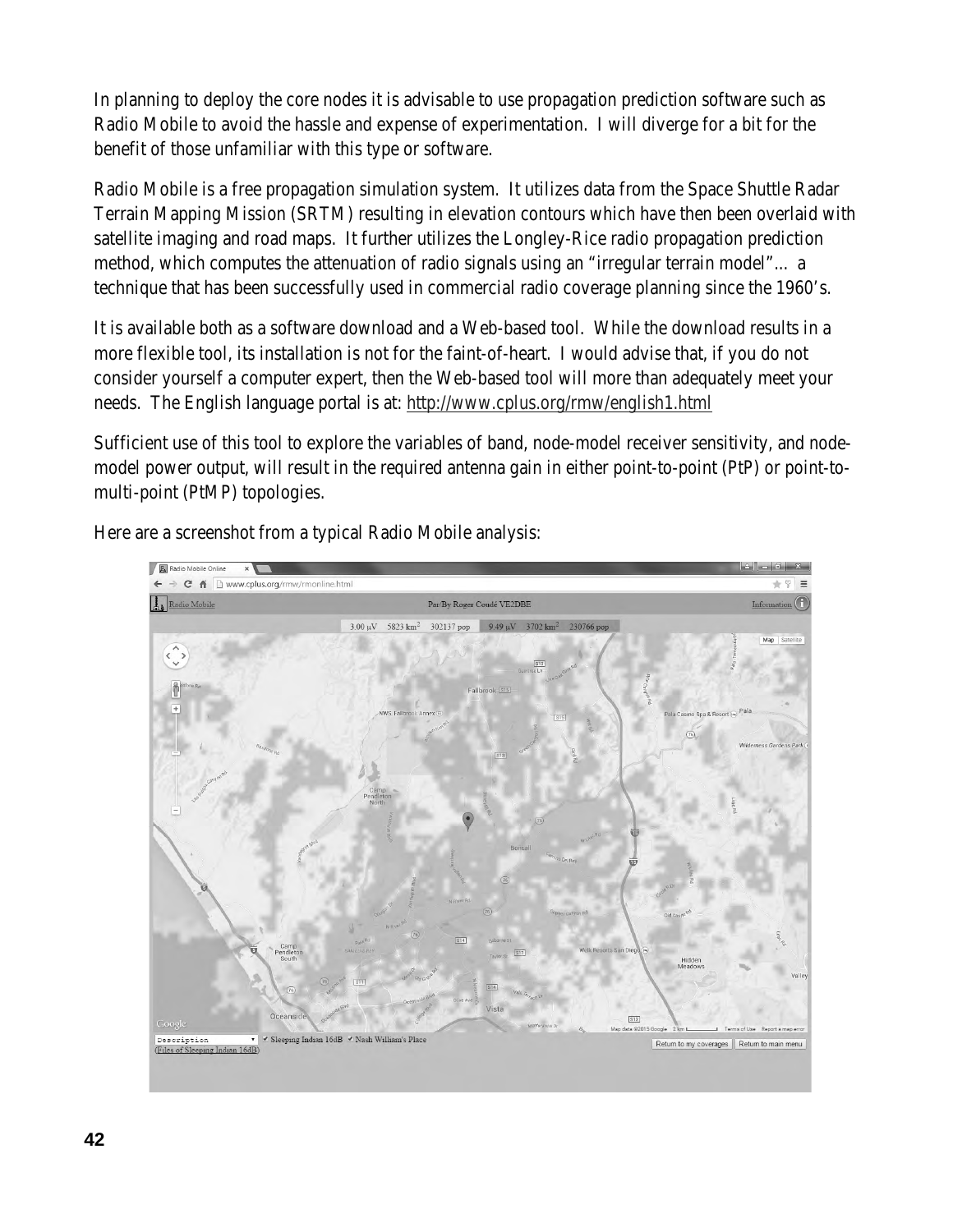In my planning for a mesh in northern San Diego County, I secured a location in the Bonsall area. The marker locates the potential node(s) under review… in this case a pair of 2.4 GHz Ubiquiti Rocket nodes with 120° sector antenna, one pointed in the general southwest direction and other to the northeast. Based on the specific parameters I entered for these nodes the green-shaded areas will hear the node under review at approximately 9.5μV (-87.5dBm, 7.5dB above the receive sensitivity) and the yellow area at about 3μV (-97dBm, 2dB below the limit of the receiver sensitivity).

I was interested in connecting this cluster of nodes to a high-ground "backbone" node recently placed near Mt Palomar, a 5000'+ peak directly to the east.

The analysis proves out the viability of the prospective link with a more than ample fade margin of 26dB. The author normally considers a margin of 15dB or more as adequate in most instances. Whether this is achievable is highly dependent on the RF environment the node is being placed. Under ideal circumstances you want to take advantage of the full receiver sensitivity (approx. -95dBm for most Ubiquiti devices). But this may not be possible if there is in-band competing activity from other nodes, or other RF sources. For any given situation, it is the signal-to-noise ratio (SNR) that is important, not the signal strength above the receiver's sensitivity. SNR is also expressed in dB. For example, if the noise floor at a given location is -85dB, then you would need a received signal strength of -70dBm in order to achieve an SNR of 15dB. Remember that Radio Mobile, or any other predictive software is not knowledgeable of the noise environment you will encounter. So uncertainty will remain until you visit the prospective site and confirm this variable.

| Radio Mobile Driline<br>$ x$            |                              |                                    | m(n)                                    |
|-----------------------------------------|------------------------------|------------------------------------|-----------------------------------------|
| C A _ www.cplus.org/mw/memline.html     |                              |                                    | Ξ                                       |
| <b>La Badie Mehild</b>                  |                              | Par By Roger Coudé VE2DBE          | Internation <sup>(</sup>                |
|                                         |                              |                                    |                                         |
|                                         |                              | 5G Link Pal to Nash***             |                                         |
| Palomar (1)                             |                              |                                    | (2) Nash William's Place                |
| Lantude                                 | 33.309816                    | Latitude                           | 33.297508                               |
| Longitude                               | $-116.855457$ *              | Longitude                          | 117 260603                              |
| Ground elevation                        | 1693.1 m                     | Ground elevation                   | 754 1 m                                 |
| Antenna hereht<br>Azimuth               | 20.0 m<br>$268.03$ $\degree$ | Antenna height                     | $7.0 \text{ m}$<br>$87.81$ <sup>*</sup> |
| T:G                                     | $-1.48$ F                    | Azmuth<br>4 dr                     | $2.04 -$                                |
|                                         |                              |                                    |                                         |
| Radio system                            | 27.78 dBm                    |                                    | Propagation<br>139 23 dB                |
| TX power<br>TX line loss                | 0.50 dB                      | Free space loss<br>Obstuction loss | $0.90$ dB                               |
| TX antenna gam                          | $16.00$ dB <sub>1</sub>      | Forest loss                        | $1.00$ dB                               |
| RX anténna gam                          | 30.00 dBi                    | Urban loss                         | $0.00$ dB                               |
| RX line loss                            | 0.50 dB                      | Statistical loss                   | 6.51 dB                                 |
| RX sensitivity                          | -97.46 dBm                   | Total path love                    | 147.65 dB                               |
| Performance                             |                              |                                    |                                         |
| <b>Distance</b>                         |                              |                                    | 37.677 km                               |
| Pressuon                                |                              |                                    | 18.8 m                                  |
| Frequency                               |                              |                                    | 5825.000 MHz                            |
| Equivalent Isotropically Radiated Power |                              |                                    | 21 289 W                                |
| System gain                             |                              |                                    | 170.24 dB                               |
| Required reliability                    |                              |                                    | 70,000 %                                |
| Received Signal                         |                              |                                    | 74 86 dBm                               |
| Received Stannl                         |                              |                                    | 40.44 uV                                |
| Fade Margin                             |                              |                                    | 22.59 dB                                |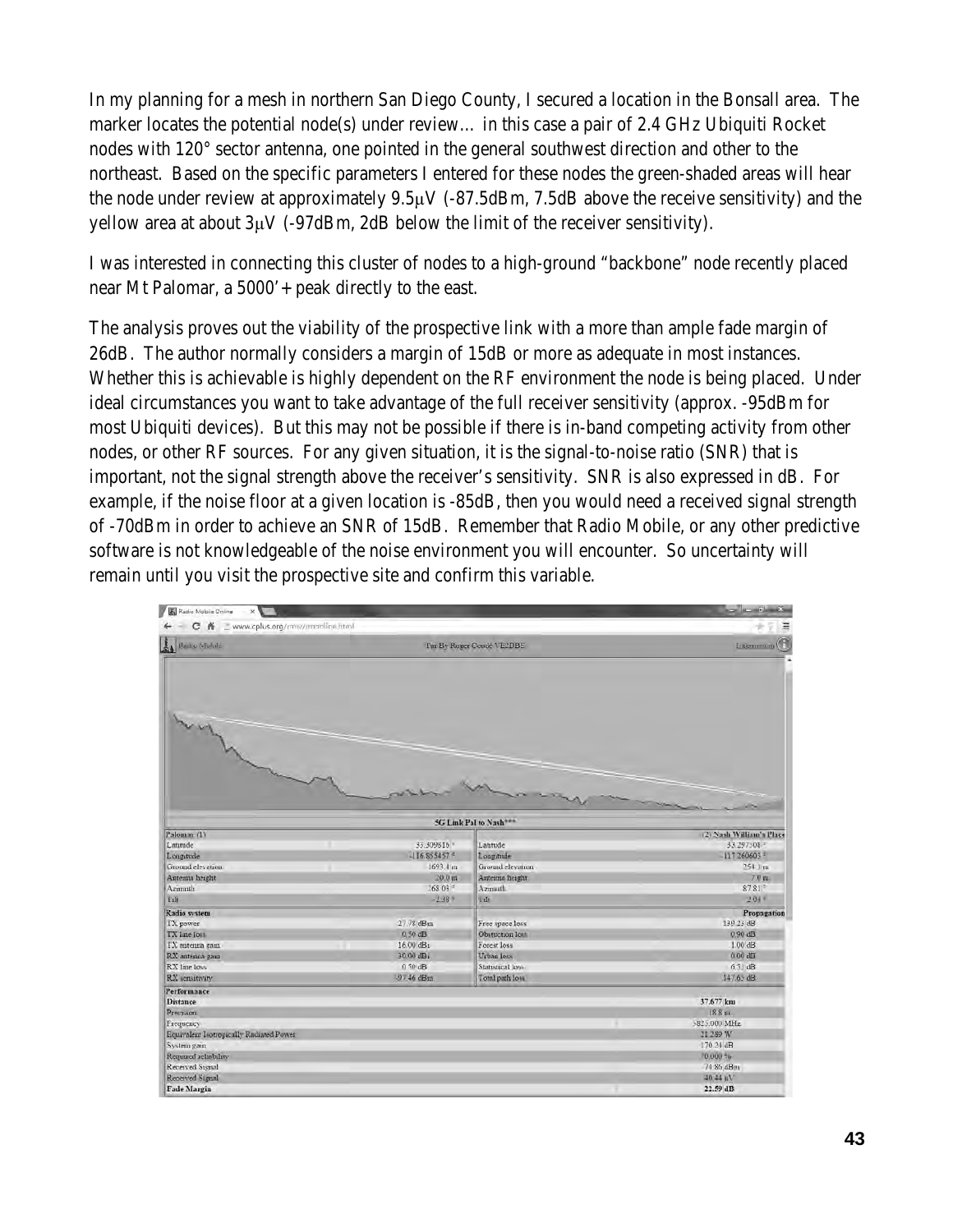### Power Density

As hams we generally don't concern ourselves with too much with power density. Common modulation techniques such as CW, SSB, AM, FM are relatively narrow, but that's not the case with 802.11b which uses direct sequence spread spectrum (complementary coded keying - CCK) or 802.11a/g which utilize orthogonal frequency division multiplexing (OFDM). The AREDN software allows user-selectable bandwidths of 5, 10, and 20 MHz.

So why would a user want to reduce the bandwidth… and the corresponding maximum throughput of the link? The answer is, to increase the signal-to-noise ratio. Each halving of the bandwidth will improve the SNR by 3 dB. Therefore, going from 20MHz to 5MHz has a 6dB improvement. This can easily represent the difference between a reliable link and problematic one.

### Fresnel Zones

One more technical concept you need to be cognizant of is Fresnel (pronounced "fren-l") Zones. They are imaginary oblong lines which emanate from one node to another resembling an elongated cigar. The primary cigar represents an area within which interfering objects will cause destructive signal reflections at the receiving end. This is also referred to as "multi-pathing." The formula for computing this area is closely approximated by the following simplified formula:



This zone should be clear of all obstructions, including vegetation. If your modeling exercise is not playing out in the real world, the likely culprit is an obstruction in the Fresnel Zone. Notably, the 900 MHz band is tolerant of some vegetation in this zone.

For those less mathematically adept, here are some examples:

| 900 MHz at 10 miles $= 60'$ | 900 MHz at 20 miles $= 85'$ |
|-----------------------------|-----------------------------|
| 2.4 GHz at 10 miles $=$ 37' | 2.4 GHz at 20 miles $= 52'$ |
| 3.4 GHz at 10 miles $=$ 31' | 3.4 GHz at 20 miles $=$ 44' |
| 5.8 GHz at 10 miles $= 24$  | 5.8 GHz at 20 miles $=$ 33' |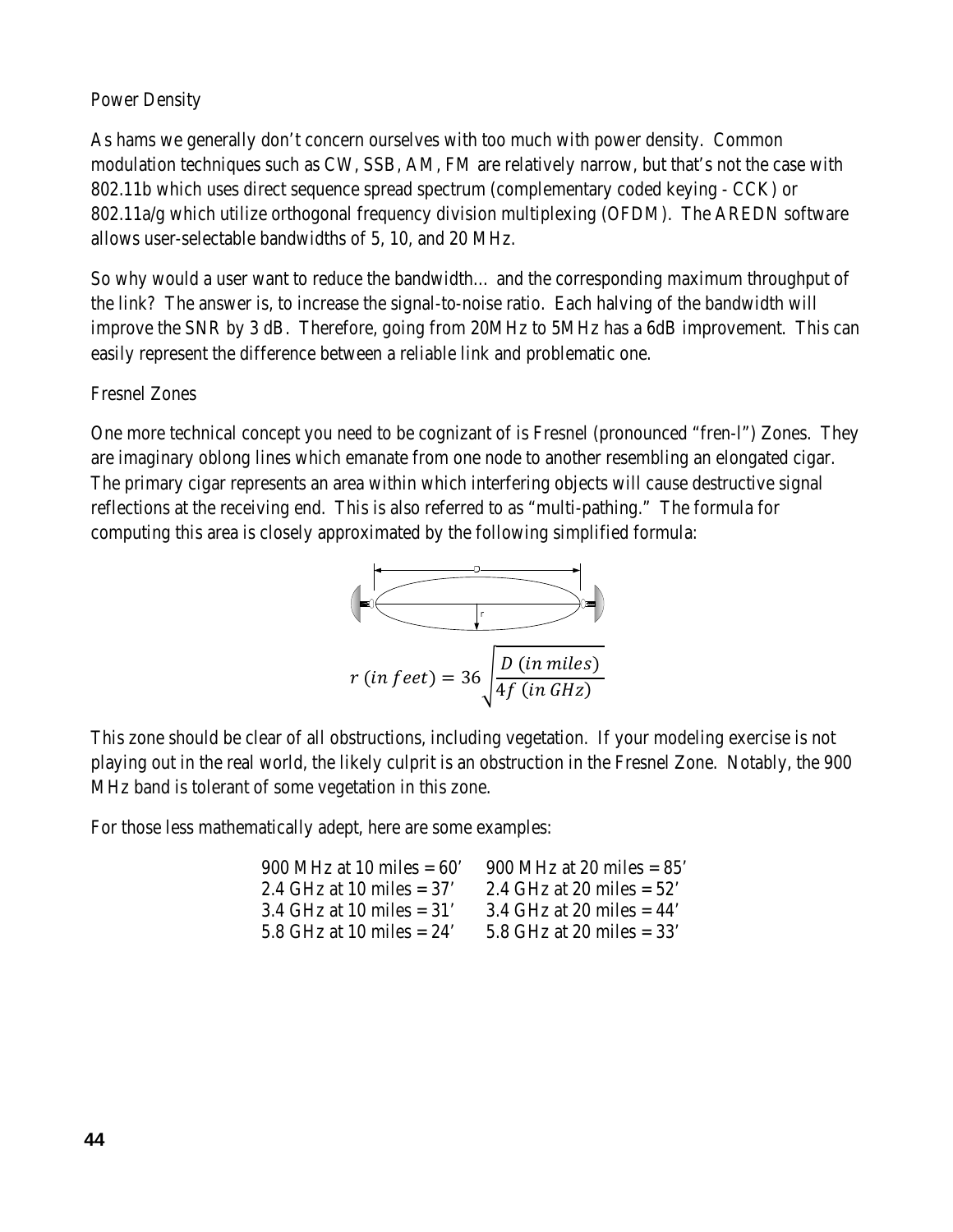### Conceptual AREDN Network Implementation



Below is a conceptual layout of an AREDN network's core nodes:

While the term "mesh networking" implies a peer relationship between nodes, a structured core of nodes is defined to establish an initial, predictable path for the network. Three node types are illustrated.

- Ham-Deployed Last Mile Node: As the name indicates, this node is carried by the Ham deployed to a served-agency location requiring the pre-established data services. The "Go-Kit" is comprised of a 2.4 GHz node, or for longer, outlying areas a 900 MHz node with a high-gain antenna pointed at a Mid-Mile Node. The kit also contains a WIFI router to provide network access for the local devices on site. Batteries or a generator powers these devices.
- Mid-Mile Node: This node is either fixed or vehicle deployed as necessary and per the specific network's design. It forms a "reachable" collection point for surrounding Last Mile Nodes and has the required higher-gain antenna to reach a higher-ground based Backbone Node. Sector antenna(s) allow broad downstream accessibility.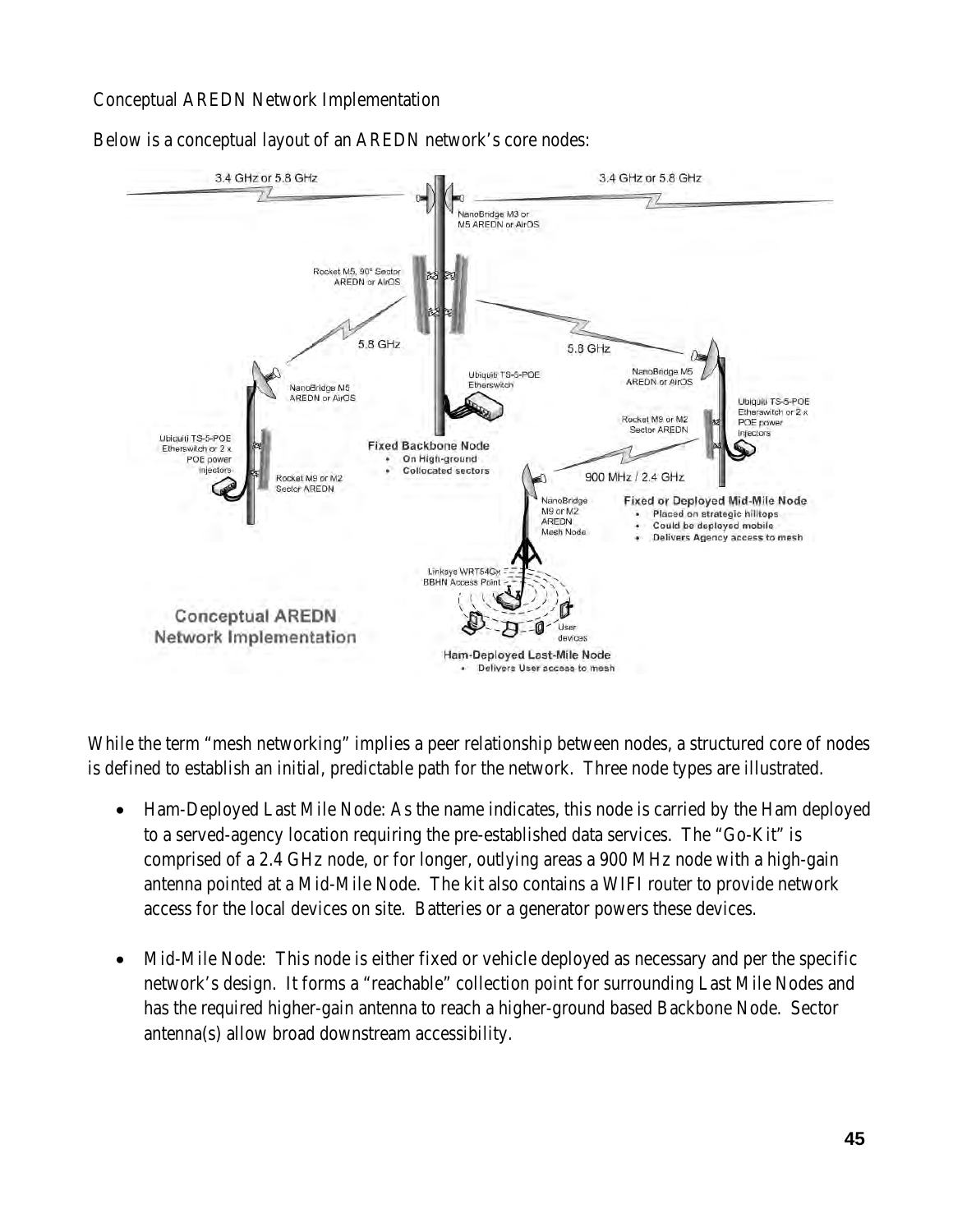• Fixed Backbone Node: These nodes are permanent installations that extend the mesh to the extreme corners of the planned coverage area. For reliability they operate on the least congested band and are optimized for data throughput. Again here, sector antenna(s) are utilized to maximize their downstream accessibility to Mid-Mile Nodes.

# Deployment Challenges

One of the most challenging aspects of a mesh implementation is inter-connecting "mesh islands" that have formed in the more-easily meshed areas. Without a competed mesh network, it is difficult to justify the expense/effort of building out network services (email, Voice-over-IP (VoIP) telephony, webbased utilities, etc.) which are needed to demonstrate the network to prospective EMCOMM clients. It may also be difficult to justify the expense of acquiring strategic high-ground properties necessary to connect the mesh-islands.



The interim solution AREDN has provided is based on Internet tunneling. This involves setting up an encrypted tunnel between one tunnel server-node and one node in each of the other mesh-islands. This has the effect of connecting all participating mesh-islands together in the same network. In doing so, you can gain the benefits of having completed the network and, at the same time justify the build-out of IP-based services for the users and demonstrate the utility to prospective customers.

While tunneling is an effective way to gain that critical mass, it is a poor strategy for EMCOMM deployment and should only be used as a temporary means of achieving a specific goal. Tunnels will likely not be functional in a real disaster.

### A Roadmap for the Near Term

The AREDN Development Team recognizes that the following important improvements are warranted and is commitment to the advancement of this technology.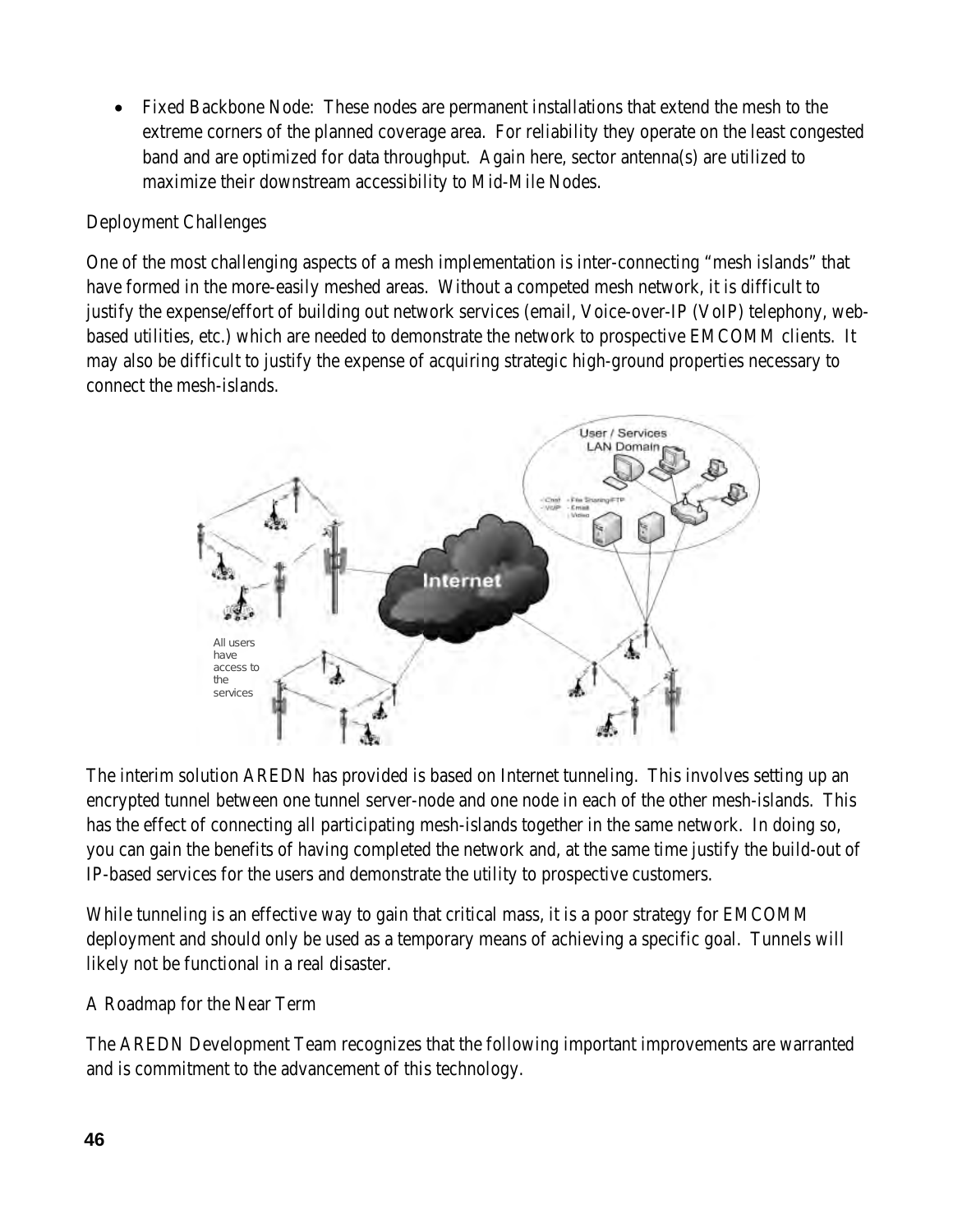A More Advanced GUI – More advanced users have taken to other network devices in deploying more sophisticated network topologies. We are committed to providing an optional, more advanced GUI to allow for the configuration of these progressive designs. The effort will preserve the auto-configuration features for the non-network savvy Hams.

Network Management with SNMP – Utilizing the Simple Network Management Protocol, the AREDN network should be manageable using any number of standard tools in use today. Customized MIBs (Management Information Bases) will be developed specific to this technology.

These tools will allow visualization of the mesh against a map background, see the network throughput at a node-interface level, locate choke points within the network that would benefit from improved RF quality and bandwidth, and be alerted to segment outages.

Quality of Service (QoS) – Critical traffic needs priority. EMCOMM data during a disaster must not be hampered by casual traffic. Therefore, some form of Quality of Service is warranted. We are not certain how this would best be implemented, but will likely require some advanced configuration or certification at the user-level.

Operations outside of the ISM bands – The available Ham band is broader than the Ubiquiti and TP Link devices support in their manufactured form. There would be great value in moving the device off the ISM-portion of the band in terms of reduced interference and higher resultant SNR. We are exploring this and believe this will be possible.

Preserving the 3.4 GHz band – Having recently released software supporting devices in the 3.4 GHz band, the team is just coming to realize the huge asset this band represents. This band has no commercial allocation in the US and is considered to be in jeopardy of loss to commercial interests. With the exception of some military radar, there is little interference, making it the quietest of alternatives. A Ham presence, particularly in the EMCOMM space, could prove useful in retaining it for Ham purposes.

AREDN Team Developed Deployments – The number of network deployments utilizing this technology are too numerous to list, however it is fair to say that groups in most major US cities are, at a minimum, exploring this technology as well as major cities in Canada and Europe.

Where 2 years ago I was begging for speaking opportunities, they now approach me. I am certain we are past the tipping point.

How One Gets Involved – Most local deployments start at a grass-roots level. It is an excellent way to span the gap between radio and computer technologies… and, if approached correctly, can attract a new generation to Ham Radio. Larger implementations deserve a network specialist, so I encourage you to find one early. Hams tend to become overwhelmed with the networking elements, so having someone to offload that worry lets Hams worry more about the radio aspects of this technology than the data.